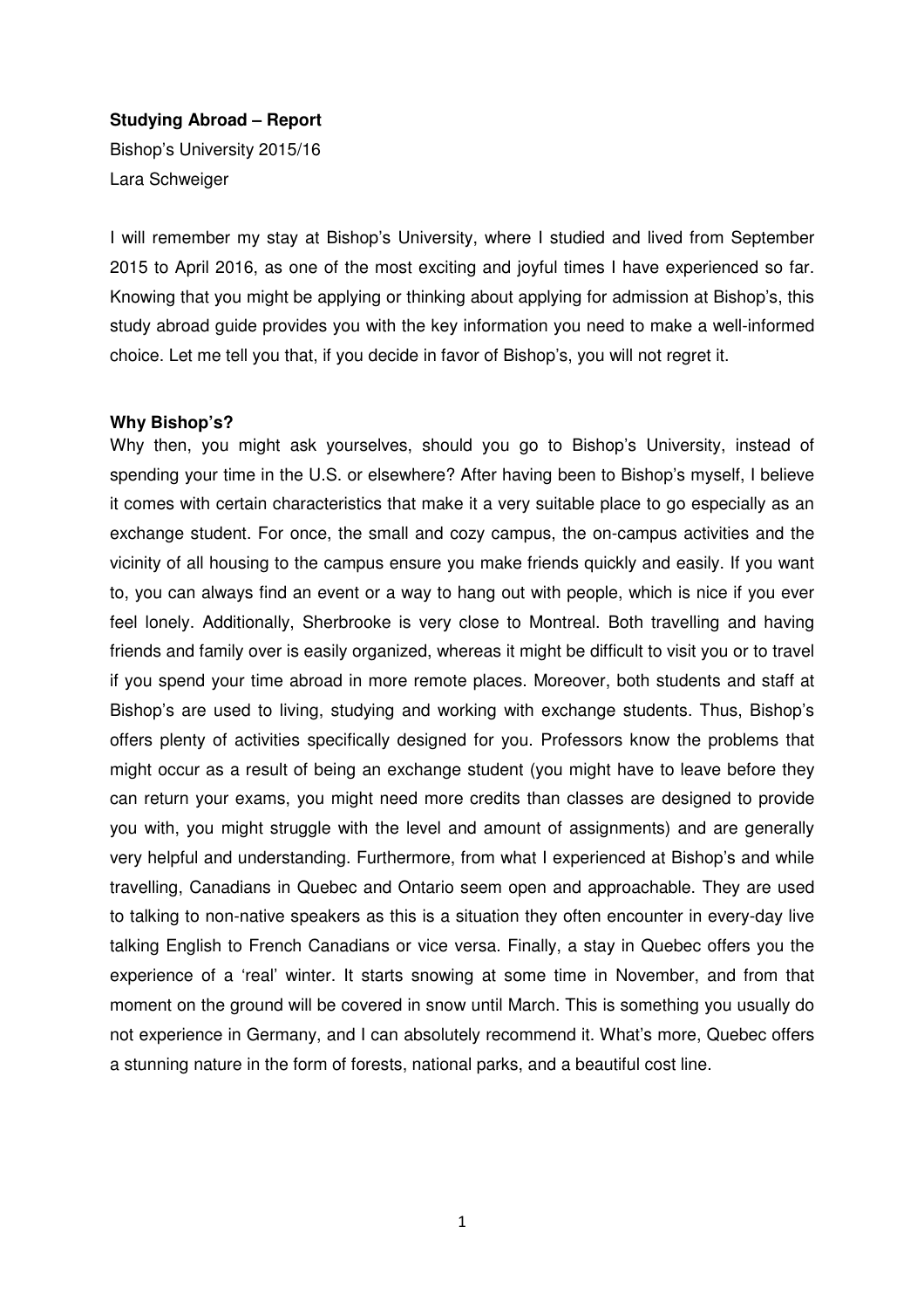

### **Getting Started**

Your actual stay abroad will be preceded by a semester of gathering documents and filling out forms. Among other things, you will have to apply for two separate documents that will enable you to study in Quebec. You will also have to send a detailed application including documents such as your or your parents' bank account balance to Bishop's. By the way, do not

forget to register and pay for the health insurance provided by Bishop's. I got to know some exchange students who forgot to register for health insurance, and, in the end, they had to pay extra. Additionally, if you apply for a scholarship (PROMOS), you need to select classes beforehand as part of your learning agreement, and you might have to take a language test. All these application forms require time and, in most of the cases, their deadlines approach quickly. The only advice I can give you here is the following: Do not despair! Paperwork always drives me crazy, so I hated this part of preparing to go abroad. Still, considering what you are preparing for, it is absolutely worth the agony. Besides, you are not alone. Professor Hofmann, the Akademisches Auslandsamt, and Diane Mills, Bishop's exchange program coordinator, will support and help you along the way. Diane Mills is also the right person to talk to if you have any questions once arrived at Bishop's. She is extremely experienced and knowledgeable and answers your e-mails within seconds.

#### **Housing**

As soon as you have officially registered with Bishop's, you can apply for on-campus housing. Bishop's also provides the contact details of private flat shares on their website. Most of them are located in Lennoxville (the borough of Sherbrooke Bishop's is situated) and, most of the time, the campus can be reached easily from there by bus, bike, or a ten to twenty-minute walk. Off-campus housing is cheaper than on-campus housing. It is not necessarily the prices of the rooms as such that differ, but rather the fact that for nearly all on-campus housing you are obligated to buy a meal pass as the apartments in the Paterson residence are the only ones equipped with a kitchen. However, on-campus housing makes meeting people and making friends very easy. And, while the meal pass for Dewhurst Dining Hall is expensive, you will very quickly have a group of people you can dine with and watch hockey and soccer on a big screen while doing so. Depending on which residence hall you are assigned to, you might have to share your room with someone else. If you are looking for a compromise between off-campus and on-campus housing, I would recommend the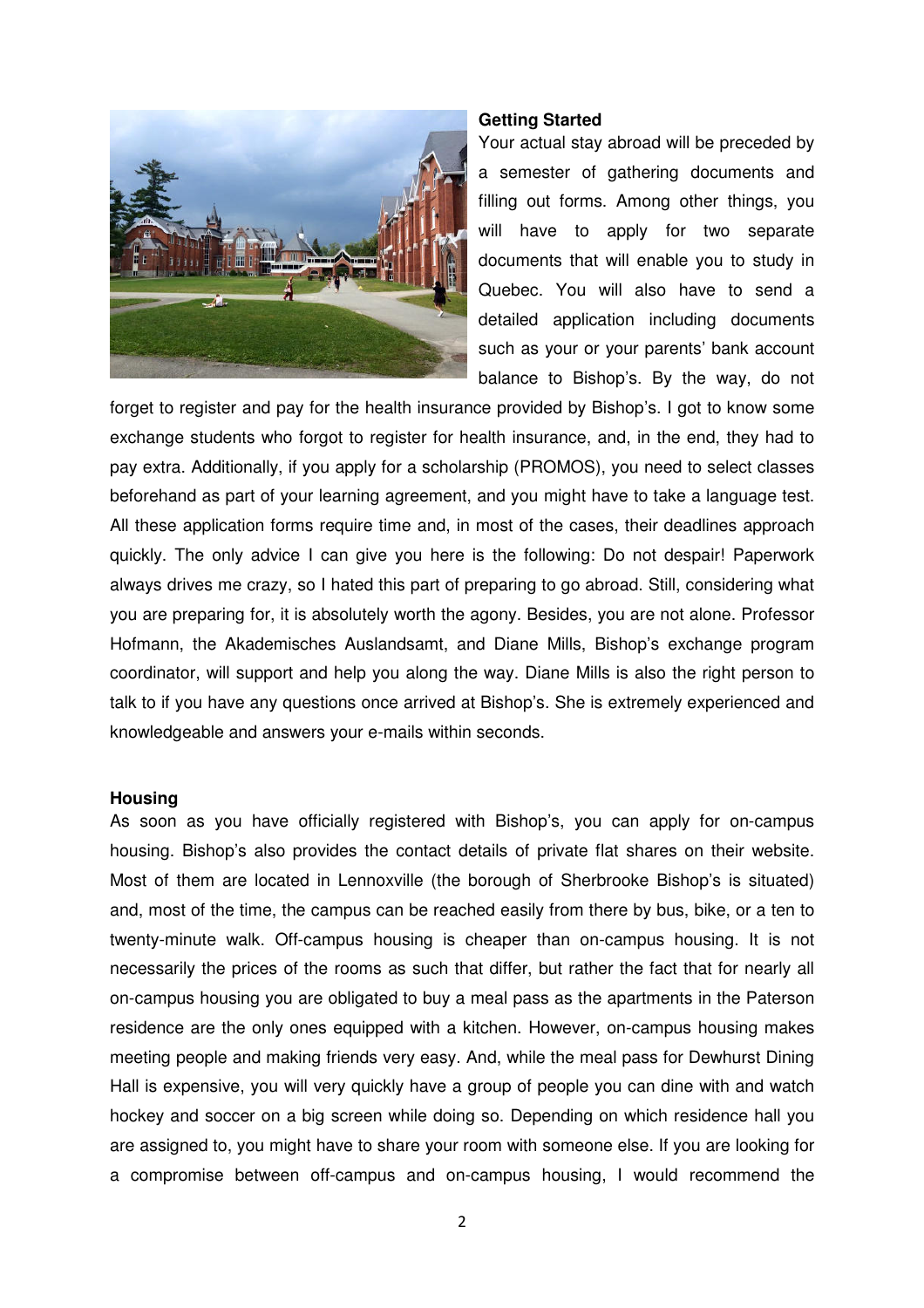Paterson residence hall. It offers apartments with four separate rooms, a living room, and a kitchen. At first, Paterson rooms seem expensive, but if you take into account that you do not have to pay for a meal plan, they are reasonably priced. I have had both friends who lived on campus and in private housing in Lennoxville and I think it works either way. If you choose on-campus housing, make sure to apply early and remember that you have to pay the rent for the entire semester at the beginning of the semester.



# **Journey to Bishop's**

While you are filling out forms and applying for housing, you might also want to look for a flight. Your flight's destination should be Pierre-Elliott-Trudeau Airport in Montreal. Do not forget to complete your eTA (electronic Travel Application), which you need in order to fly to Canada. Regarding the dates of your flight, I would advise you to try and make it to the orientation week usually taking place during the first week of the semester. For the return flight, you should make sure you book it for after the winter semester's exam period (both dates will be provided on the Bishop's website, if you cannot find them, I would ask Diane Mills). It is usually much cheaper to book a go-and-return journey. However, if you only book a one-way flight, you stay more flexible and might be able to plan some travelling with others after your time at Bishop's. From the airport, there are three ways to get to Bishop's. The university usually offers a direct bus connection taking off from the airport. This is your most comfortable and most expensive option and depending on how much luggage you are bringing and how long your journey has been, I would definitely consider it. You can also take a shuttle bus to the Gare d'autocars de Montreal, Montreal's bus terminal. From there, you can get on a coach to Sherbrooke (tickets can be bought at the bus terminal or online).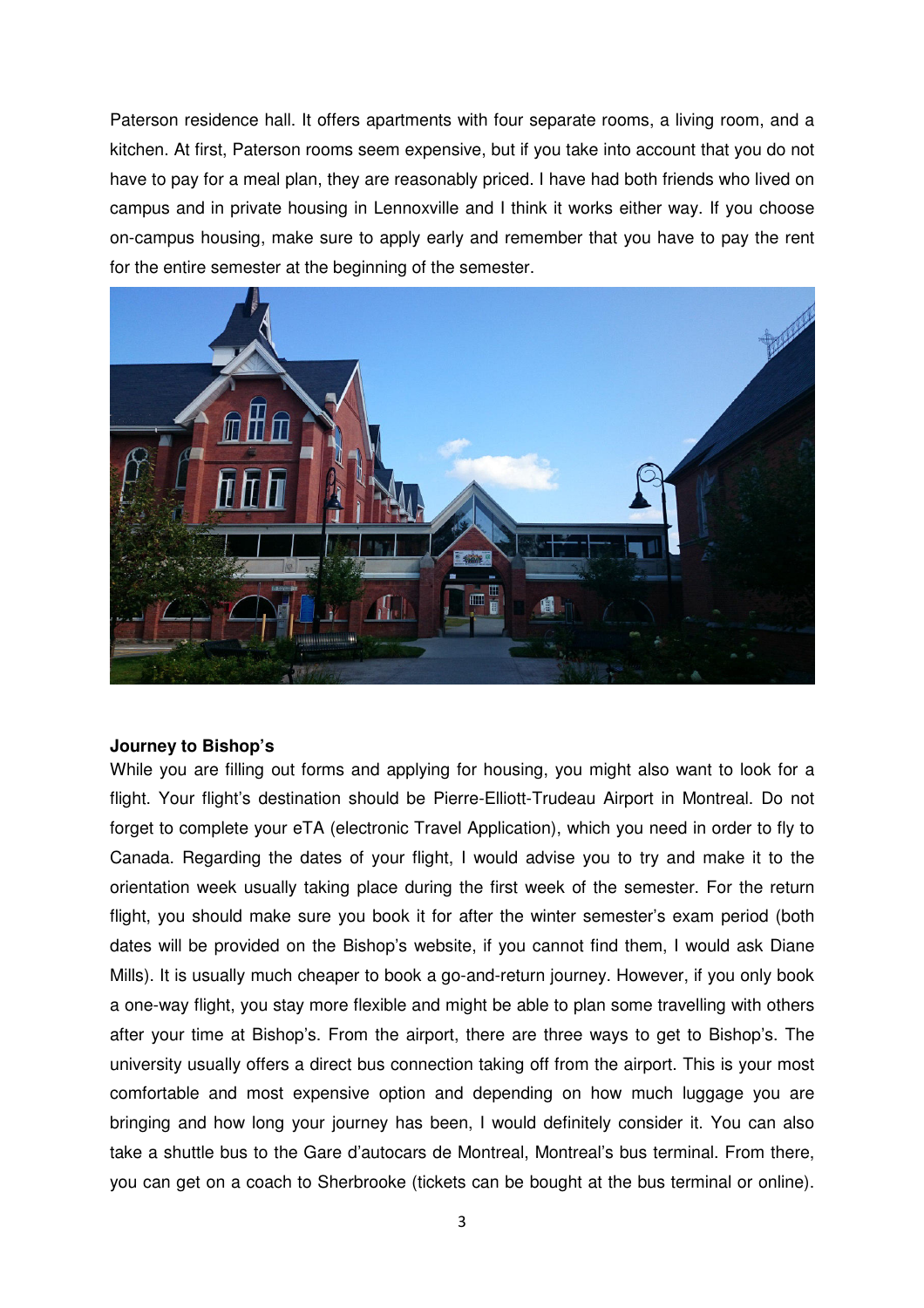The coach will drop you off in the city center, from where you have to take a taxi or wait for a bus to get you to Bishop's. As you can imagine, this second option is more strenuous than the first one, yet, if you are well-organized and do not mind a longer journey to Bishop's, you will be fine (the second option is the one I chose). If you do not feel up to travelling from Montreal to Sherbrooke on the same day that you arrive in Montreal, there are plenty of nice hostels to spend the night. Some of the exchange students I met contacted each other via Facebook beforehand and spent a few days exploring Montreal before going to Bishop's together. Thirdly, you could also look for a carpool. In order to find one, I recommend Amigo Express or joining the group "Bishop's Carpools" on Facebook. The good thing about the Facebook group is that a lot of students will go back to Bishop's from Montreal at the beginning of the semester, and that they will drop you on campus while the Amigo Express drivers most probably will drop you in the city center.

As a final note on travelling to Bishops, do not take too much stuff with you. It makes sense to buy your winter clothes in Canada, as they are designed to keep you warm even when temperatures are extreme. Also, do not forget to take a few summer clothes. You will arrive at Bishop's in late August, which means the weather might still be very hot and humid.



## **Getting Started at Bishop's**

Once you have arrived safely at Bishop's, there are two things I would take care of rather sooner than later. I would suggest you get a mobile phone contract or a prepaid sim card. There is free Wi-Fi nearly everywhere on campus as well as in a lot of places in the cities (Sherbrooke, Montreal, Ottawa, etc.). However, it might come in handy to have a Canadian phone number in order to communicate with friends or to use while travelling. I bought a prepaid card provided by Koodo Mobile. I would also create a bank account that provides you with a credit card. You absolutely need a credit card in order to purchase something online, book a car, and for pretty much everything else. If you are bringing your German credit card, make sure you do not have to pay a fee whenever you are taking money from your account. I opened a free account with CIBC, RBC also works. Both banks have branches in Lennoxville and ATMs on campus.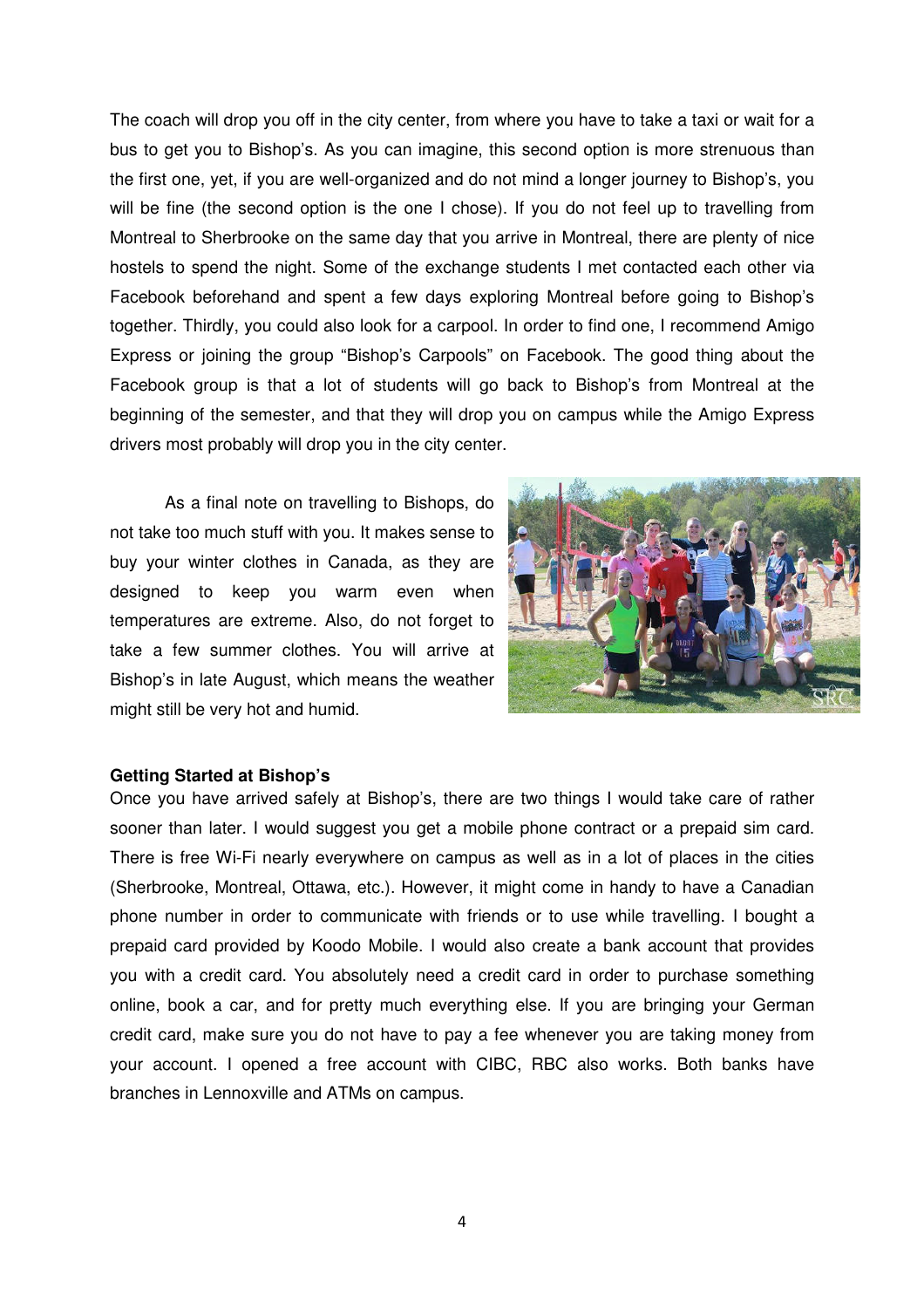# **Studying at Bishop's**

I immensely enjoyed not only living but also studying at Bishop's. Shortly before the semester starts, you will be asked to choose four to five classes. Classes take place twice a week, and are usually more work than in Germany. For each class, you will have to sit a midterm and a final exam, and submit various other assignments (essays, presentations, projects, etc.). Therefore, I recommend you choose classes you are truly interested in, as you will have to put effort into them and deal with their topics extensively. You will also have to take time to study during the semester, and not, as in Germany, at the end of the semester only. As a student of English you should take advantage of subjects offered at Bishop's, but not in Wuppertal, such as Canadian drama, literature, and politics. The professors at Bishop's are very approachable, friendly, and reliable. They are used to having exchange students in their classes, which means you can always talk to them in case you are having trouble following the class. Classes are made up of English Canadians, French Canadians, and exchange students. Consequently, many students study English as their second language, which will make you feel more comfortable to speak up in class. Grading of course depends on the individual professor. However, generally speaking, the midterm and final exas are less difficult and extensive than the German exams you are used to.



#### **Leisure Time**

There is so much to do in your free time that you will hardly manage to fit everything in. During the week, events such as talks and concerts are offered by the different departments. Most of them are free and it is definitely worth it to go to some of them. You will get e-mail invitations about the specific events so make sure you check your e-mail account on a regular basis (not only because of the events). The Gait, Bishop's on-campus bar, is open on Thursday, and it hosts a Trivia night once a week. You can spend your free time joining one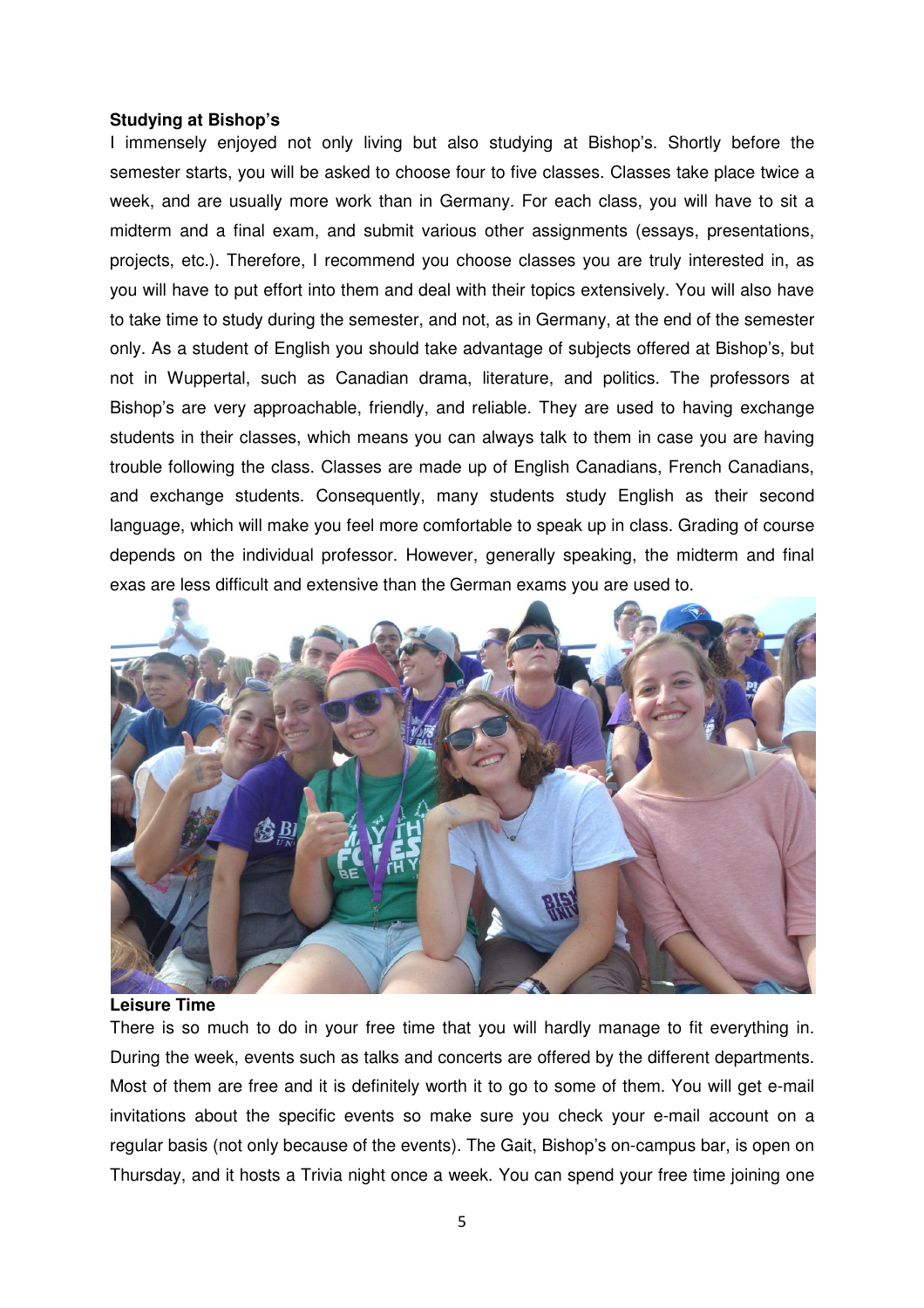of Bishop's numerous clubs such as the Environment Club or the Board Game Club. Regarding keeping in shape, you can work out at the gym or use the pool for free. Bishop's also offers intramural sports teams and clubs. On the weekends, I suggest you support your sports teams, the Gaiters, at the gym or on the field. The soccer and football season passes by quickly, so you will mostly be watching basketball. For the games, the gym is usually packed with fellow students dressed up in purple cheering and chanting. Even if you are not a sports addict, it is really worth checking it out. Otherwise, the Gait turns into a club on Saturday night, and you will see many familiar faces there. The weekends you should stay at Bishop's are the Homecoming weekend as well as Halloweekend. You also should not miss the St. Patrick's Day celebrations.

Otherwise, weekends provide you with the time to travel. The easiest way to get somewhere further away is taking a carpool to Montreal and then a coach such as Megabus or Greyhound to the destination of your choice. Sometimes, when students are going home, they might even offer a carpool to a place like Toronto. Some exchange students I knew even got together and bought an old car they used for travelling. You can buy used cars for



cheap on online platforms such as Kijiji, however, you might need the help of someone who knows his way around cars. All the cities in Ontario and Quebec are worth a visit (Montreal, Quebec City, Toronto, Ottawa, etc.). If you rent a car, I recommend visiting some of the National Parks around, or drive up North (and do whale watching or go dog sledding, if you are interested). New York is a 9-hour bus ride away from Montreal. In the wintertime, places to ski are about a one-hour drive away. Note that you have a Reading Week (one-week break) in February or March, which gives you the opportunity to travel for a longer period of time.

## **Be what? BU!**

I hope that this short study guide on Bishop's helped you with your decision of where to go for your stay abroad. As I have said at the beginning, I cannot imagine anything better than spending your semester abroad at Bishop's. As a final help, I have listed the ten things that seem most important to me when thinking of my time at Bishop's and how to make the most of it.